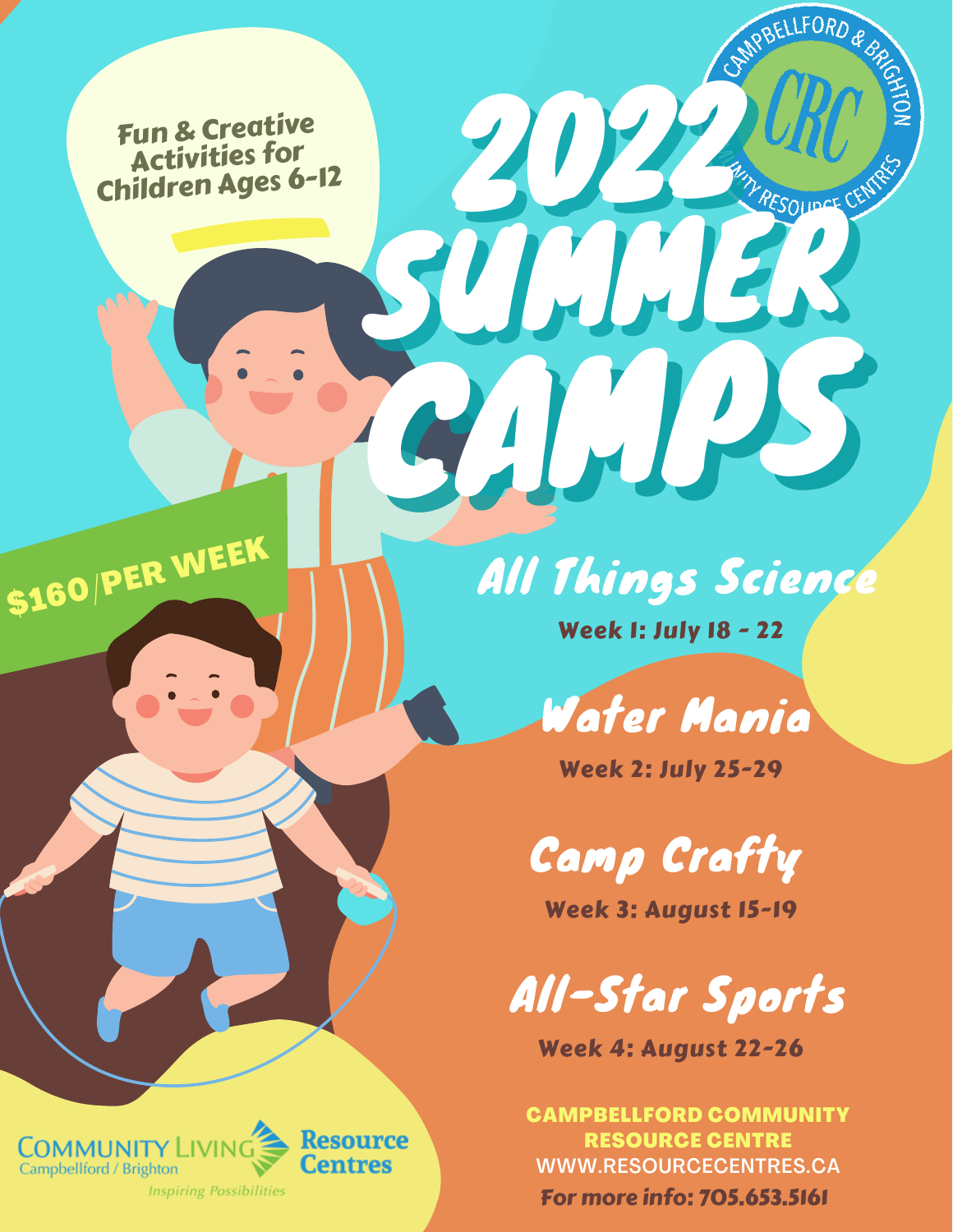



July 18 - 22

## All Things Science

9am-4pm Ages 6-12 years \$160/per week



### Water Mania

9am-4pm Ages 6-12 years \$160/per week

#### **Contact**

Grace Grant Campbellford Community Resource Centre ggrant@communitylivingcampbellford.com 705.653.5161 ext. 219 www.resourcecenters.ca